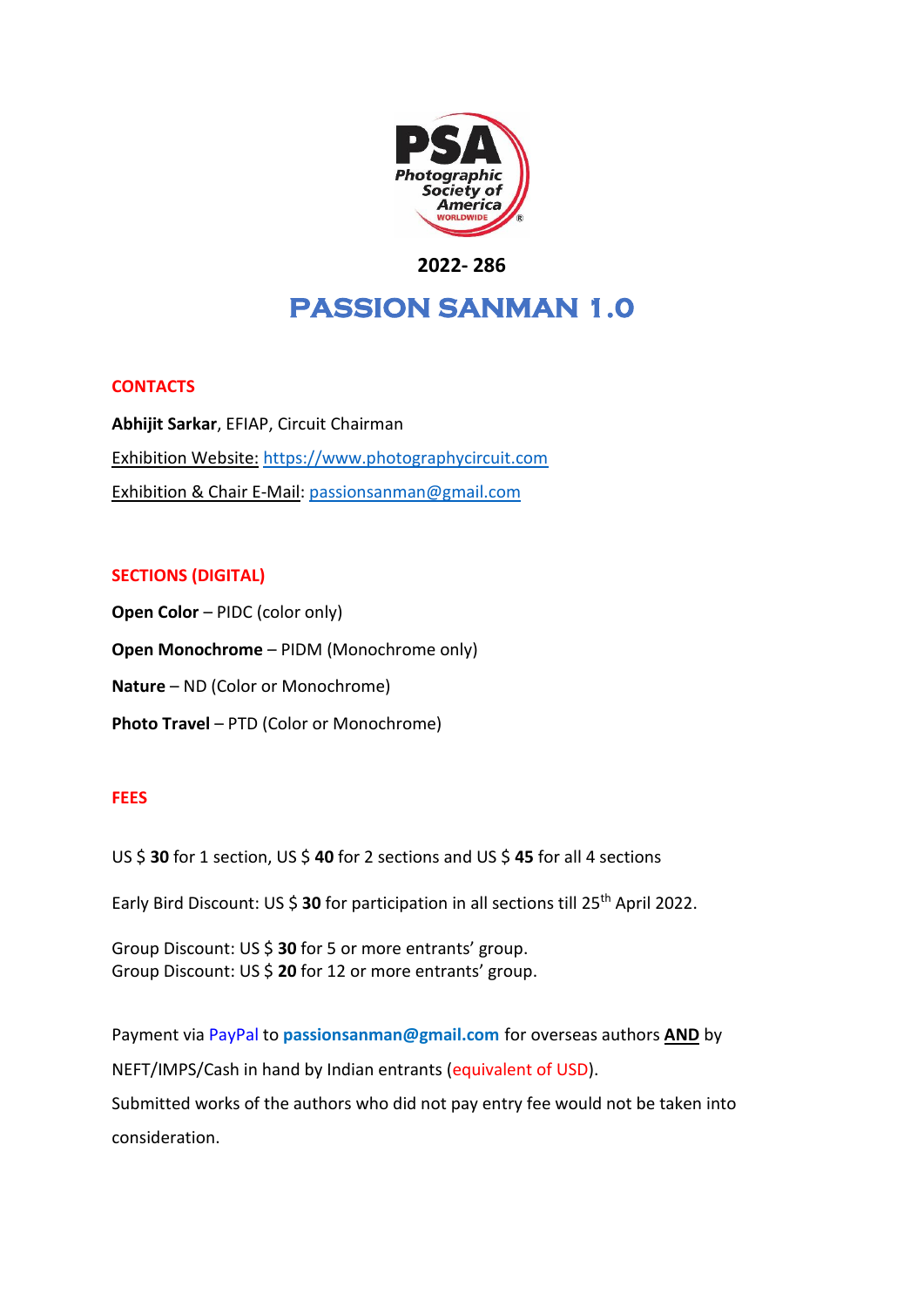Entry fee payment account details for Indian entrants: Account No.: 919010074688841 Bank Name: Axis Bank IFSC: UTIB0002740 (UTIB ZERO ZERO ZERO TWO SEVEN FOUR ZERO) Beneficiary Name: Abhijit Sarkar

## **CALENDAR**

| <b>Closing Date:</b>       | 20 <sup>th</sup> May 2022    |
|----------------------------|------------------------------|
| All Judging completed by:  | 09 <sup>th</sup> June 2022   |
| Notification sent by:      | 24 <sup>th</sup> June 2022   |
| EDAS submitted by:         | 10 <sup>th</sup> July 2022   |
| Awards mailed by:          | 26 <sup>th</sup> August 2022 |
| On-line Gallery posted by: | 08 <sup>th</sup> August 2022 |
| Catalogs posted by:        | 26 <sup>th</sup> August 2022 |

#### **JUDGES**

**SALON 1** (*each judge shall judge all sections*)

1. Jozef Aerts, HonFPSA, GMPSA, MFIAP (Belgium)

- 2. Francis Nicoll, GMPSA, MFIAP, ESFIAP (Belgium)
- 3. Vincent Cochain, EFIAP/s, EPSA (Belgium)

## **SALON 2** (*each judge shall judge all sections*)

- 1. Joseph Schnelzer, FPSA, MPSA2, EFIAP, Hon PSM (USA)
- 2. Charles Burke, EPSA, (USA)
- 3. James D. Smith, APSA, MPSA2, GPU CR3 (USA)

#### **SALON 3** (*each judge shall judge all sections*)

- 1. Elena McTighe, HonFPSA, MPSA, HonFPSNY (USA)
- 2. Gary Potts, APSA, GMPSA, SPSA, EFIAP/g (USA)
- 3. Tom Tauber, APSA, MPSA (USA)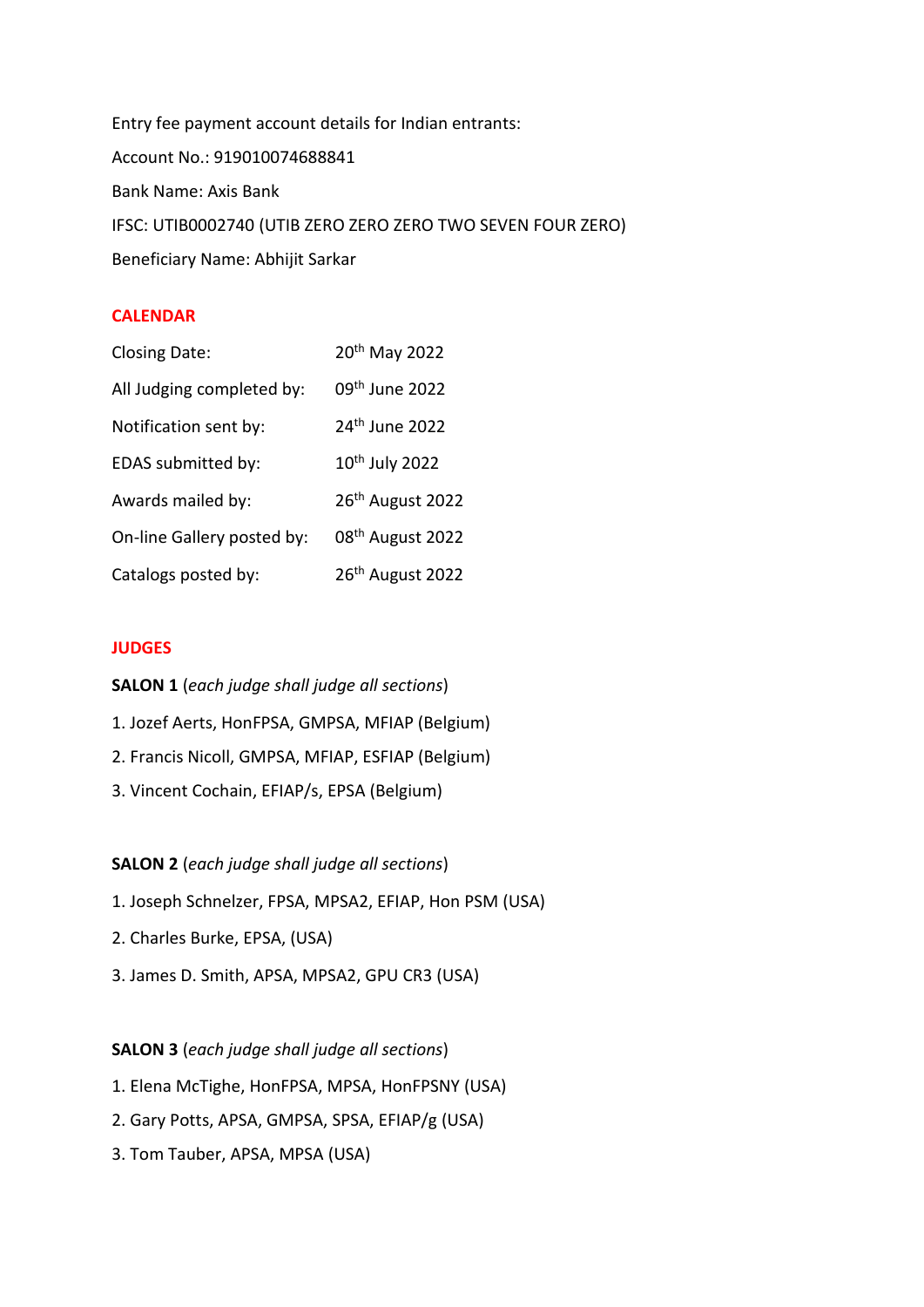## **SALON 4** (*each judge shall judge all sections*)

- 1. Rajdeep Biswas, GMPSA, EFIAP (India)
- 2. SK Balachandder, EFIAP (India)
- 3. Shourjendra Dutta, EPSA (India)

#### **AWARDS**

- 1 x PSA Gold (For Each Section)
- 1 x Passion Medal (For Each Section)
- 3 x Certificate of Merit (For Each Section)
- 3 x Jury Choice (For Each Section)
- 1 x Chairman Choice (For Each Section)
- 1 Best Entrant of the Circuit
- 1 Best Club/Group Trophy for the Circuit

Note: Certificate of Merit, Jury Choice and Chairman Choice will be in the form of electronic certificates in PDF format distributed online on/or before the date of award despatch.

To be eligible for Best Club/Group Trophy, minimum 15 participants from a club/group must participate and pay their entry fees.

Authors' may win more than one award in each section. Authors may be requested to share unedited version of submitted image(s). Non-Cooperation shall be reported to PSA.

Best Entrant will be judged on total number of acceptances. In case of tie, number of awards shall be counted. Again, in case of tie, Circuit Chairman shall take final decision.

#### **CATALOG**

On-line PDF Exhibition Catalog shall be available for download from exhibition website

#### **EXHIBITION REQUIREMENTS**

**IMAGE AND ENTRY REQUIREMENTS** This exhibition is open to anyone; however, an entry may be rejected when the Sponsor or the Exhibition Organizers, in their reasonable discretion, believes the entry does not conform to exhibition rules and these Conditions of Entry. Membership in any photographic organization is not required.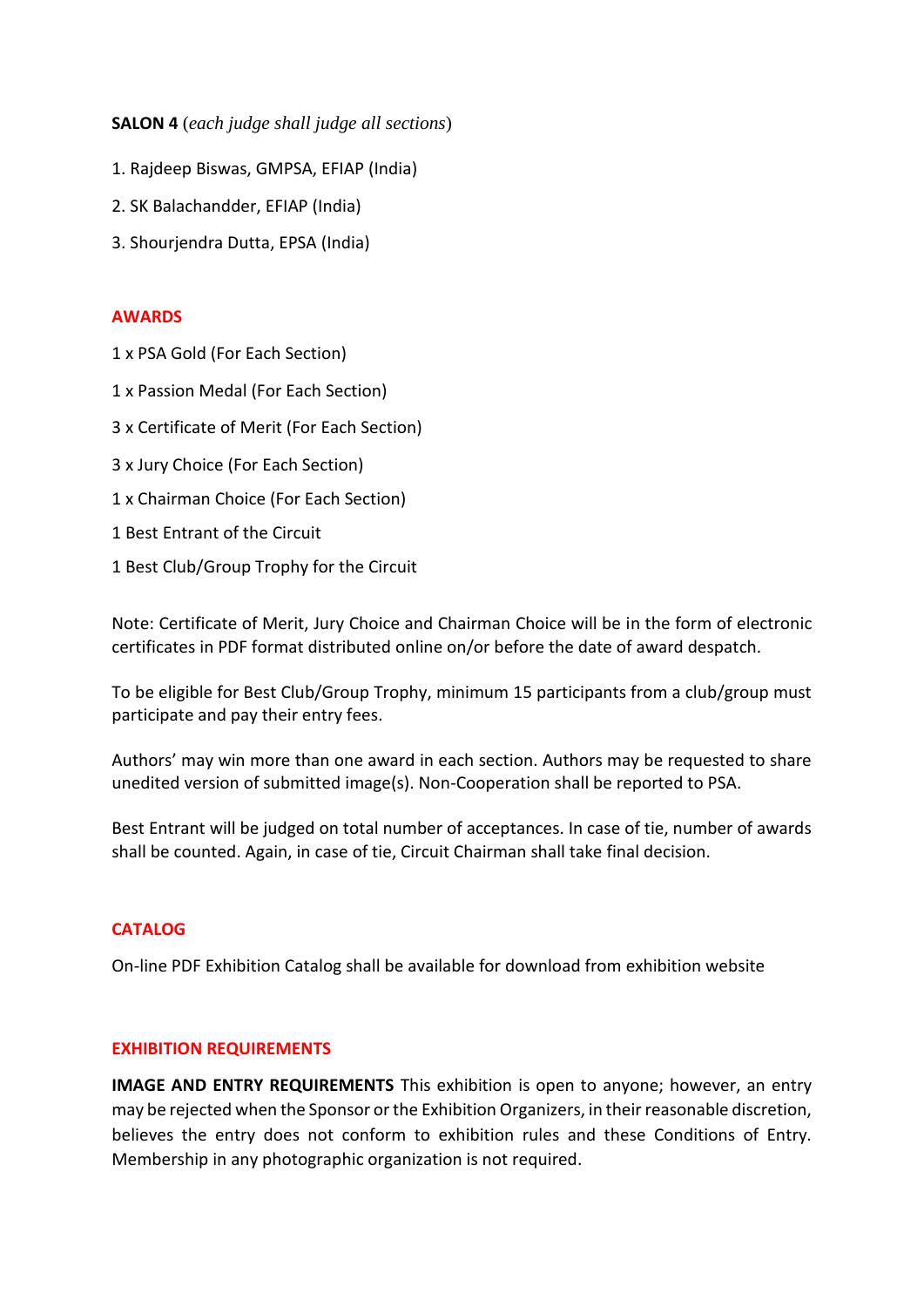**Sanctions**: Entries will not be accepted from any entrant who is currently sanctioned by PSA. Entry fees are not refundable in these circumstances

# **PSA Star Ratings**

To receive proper Star ratings credit from PSA, entrants must provide their names and country exactly the same in each exhibition. Aliases are not permitted. Please contact PSA in the event of name changes or relocating to another country. Using one's name differently in different exhibition exposes the entrant to the risk that many of their acceptances may not be recognized by PSA Star Ratings.

## **Image Creation**

Entries must originate as photographs (image-captures of objects via light sensitivity) made by the entrant on photographic emulsion or acquired digitally.

# **Certification**:

By virtue of submitting an image, the entrant certifies the work as his or her own. Images may not incorporate elements produced by anyone else (for example: clip art, images or art by others downloaded from the Internet). Aliases are not allowed.

# **Reproduction**

The entrant permits the sponsors to reproduce all or part of the entered material free of charge for publication and/or display in media related to the exhibition. This may include low resolution posting on a website. Note: Entrants who indicate that their images may not be reproduced or used "will not be eligible for awards" or inclusion in audio-visuals of the exhibition "and could be subject to disqualification" by the exhibition sponsors. The exhibition assumes no liability of any misuse of copyright

**Alteration and Computer Generation** Subject to Divisional restrictions (particularly Nature, Photo Travel, and Photojournalism) images may be altered, either electronically or otherwise, by the maker; adjustments to enhance images or creatively modify images are allowed providing the underlying photograph is retained in a way that is obvious to the viewer. Images may not be constructed entirely with a computer, and must be the sole work of the author

**Re-use of accepted images**: Any image that has been accepted in this exhibition, past or present, may not be entered again in the same Division Star Ratings Class any future instances of this exhibition. It may, of course, be entered in any other PSA recognised exhibitions but **must always have the same title**. **Re-titling in another language is not allowed.**

**Entry**: An Entry consists of, up to and including, four (4) images entered by a single entrant into the same Section. An entrant may only enter a specific Section once.

# **Titles**:

Each image must have a unique title **that is a description of the image**. That unique title must be used for entry of that image or of an identical Image into any and all PSA-Recognized exhibitions. Titles must be 35 characters or fewer. No titles may be visible to the judges, and nothing in the image may identify the maker. Titles may not include file extensions such as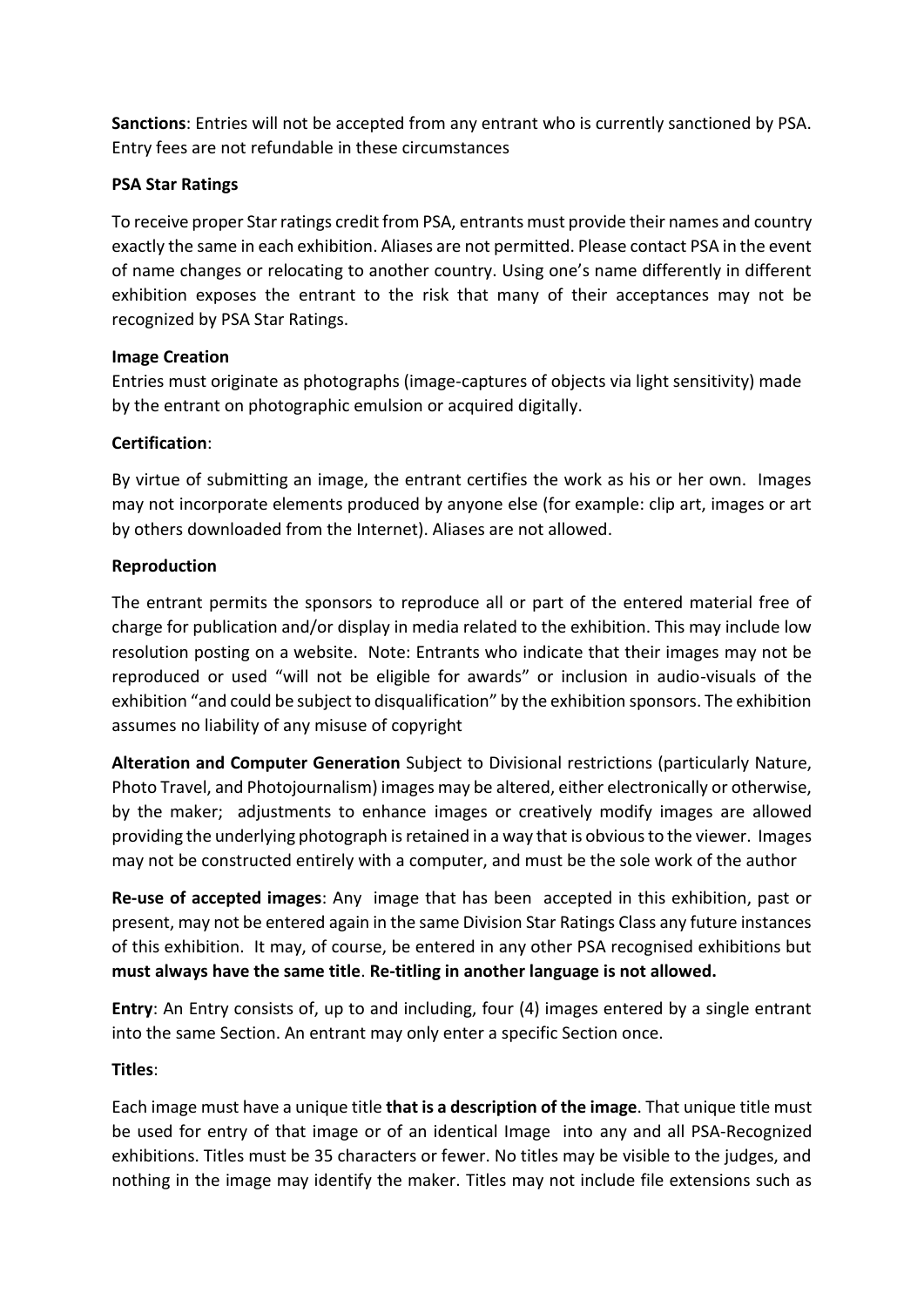.jpg or .jpeg (or any other camera capture filenames such as IMG 471). Titles may not consist of personal identifiers possibly augmented by a number; or include words such as "untitled" or "no title". Titles may not consist solely of numbers unless those numbers are prominently contained within the image, such as a contestant number in a race.

#### **Color and Monochrome:**

Color and Monochrome images from the same capture that share substantial pictorial content in common will be considered the same image and must be given the same title.

#### **Image Submission:**

- a) Photos must be submitted in JPEG file format following instructions at **[https://www.photographycircuit.com](https://www.photographycircuit.com/)**. Title of each image cannot exceed 35 characters. Titles do not need to be translated to English but must be given in English characters.
- b) Maximum Horizontal length is 1920 pix. Maximum Vertical length is 1080 pix. In 300 dpi. Compression 7-12, maximum 2Mb.
- c) The exhibition software shall not resize images. Oversized images shall be rejected and the entrant required to resubmit their entry with properly sized images.

#### **Judging Guideline:**

The Exhibition will be conducted in accordance with the rules of the PSA

An entrant's images will not be presented to the judges consecutively. An entrant's four images will be distributed throughout four rounds of judging in that section.

Distribution of images will be in the same round order as submitted by the entrant.

#### **Judging Method:**

Judging is to take place **remotely (online)** by each jury member. Distribution of images shall be in the same round order as submitted by the entrant, but they shall not appear to the judges' consecutively. Remote judging will take place and all judges shall use their own Color calibrated equipment capable of displaying submitted images at 100% of the image resolution as per PSA Exhibition Standards 2022.

**Target Acceptance Range**: *29 – 35%*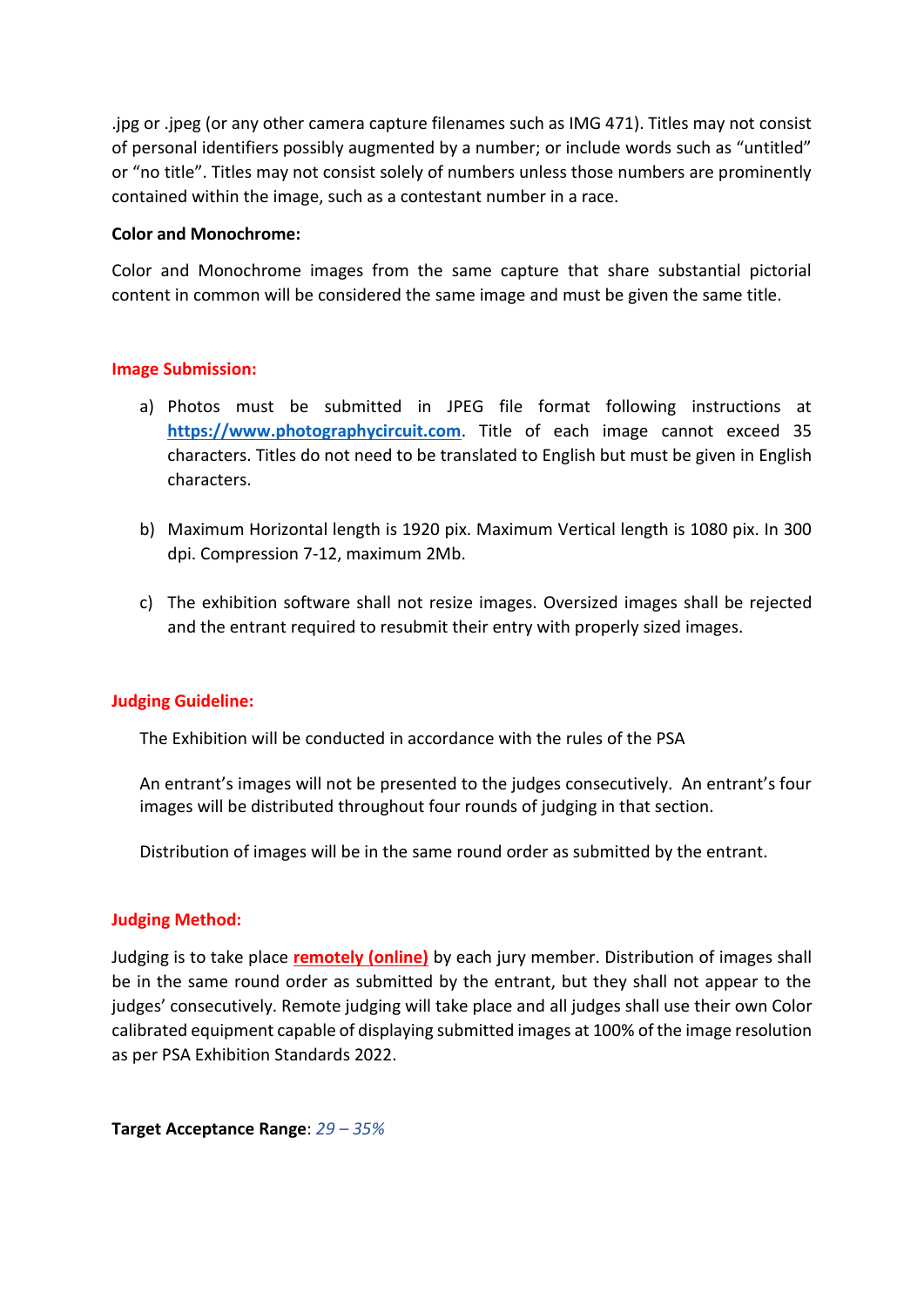## **Report Card Notification**:

All participants will receive report card notifications via e-mail. The results of the exhibition will also be published on the website.

#### **Protection of Entrants' Personal information**

#### **DATA PROTECTION**

By entering this exhibition, you are explicitly consenting to the personal details you have supplied, including email addresses, being held, processed and used by the exhibition organizers for purposes associated with this exhibition. You also explicitly consent to such information being sent to organizations that have accorded official recognition, patronage or accreditation to this exhibition. You acknowledge and accept that entering this exhibition means that the status and results of your entry may be made public.

## **SUBJECT MATTER AND SECTION DEFINITIONS**

#### **Statement on Subject Matter applicable to all sections**

The fundamental rule that must be observed at all times and **applies to all sections** offered in exhibitions with FIAP patronage or PSA recognition is that **the welfare of living creatures is more important than any photograph**. This means that practices such as baiting of subjects with a living creature and removal of birds from nests, for the purpose of obtaining a photograph, are highly unethical, and such photographs are not allowed in any exhibition with FIAP patronage or PSA recognition. Under no circumstances may a living creature be placed in a situation where it will be killed, injured or stressed for the purpose of obtaining a photograph. This rule applies regardless of whether or not the creature being killed, injured or stressed is visible in the captured image.

There are also concerns about the use of aerial photography, drones, helicopters, low flying aircraft. These should not cause any interference with other individuals or animals which causes a disturbance in their normal activity or disrupt the way any individuals or animals interact with their environment.

Entry in this exhibition is conditional on accepting these policies. The content of images must comply with these General Conditions and with the Division and Section definitions listed in these conditions. Images that - in the sole opinion of the judges or the Exhibition Organizers - do not comply, will be disqualified so the entrant may be aware of the problem when considering entry into other exhibitions with FIAP patronage/PSA recognition.

Further details on the PSA's drone policy may be found at [https://psa](https://psa-photo.org/index.php?psa-policies%23drone)[photo.org/index.php?psa-policies#drone](https://psa-photo.org/index.php?psa-policies%23drone)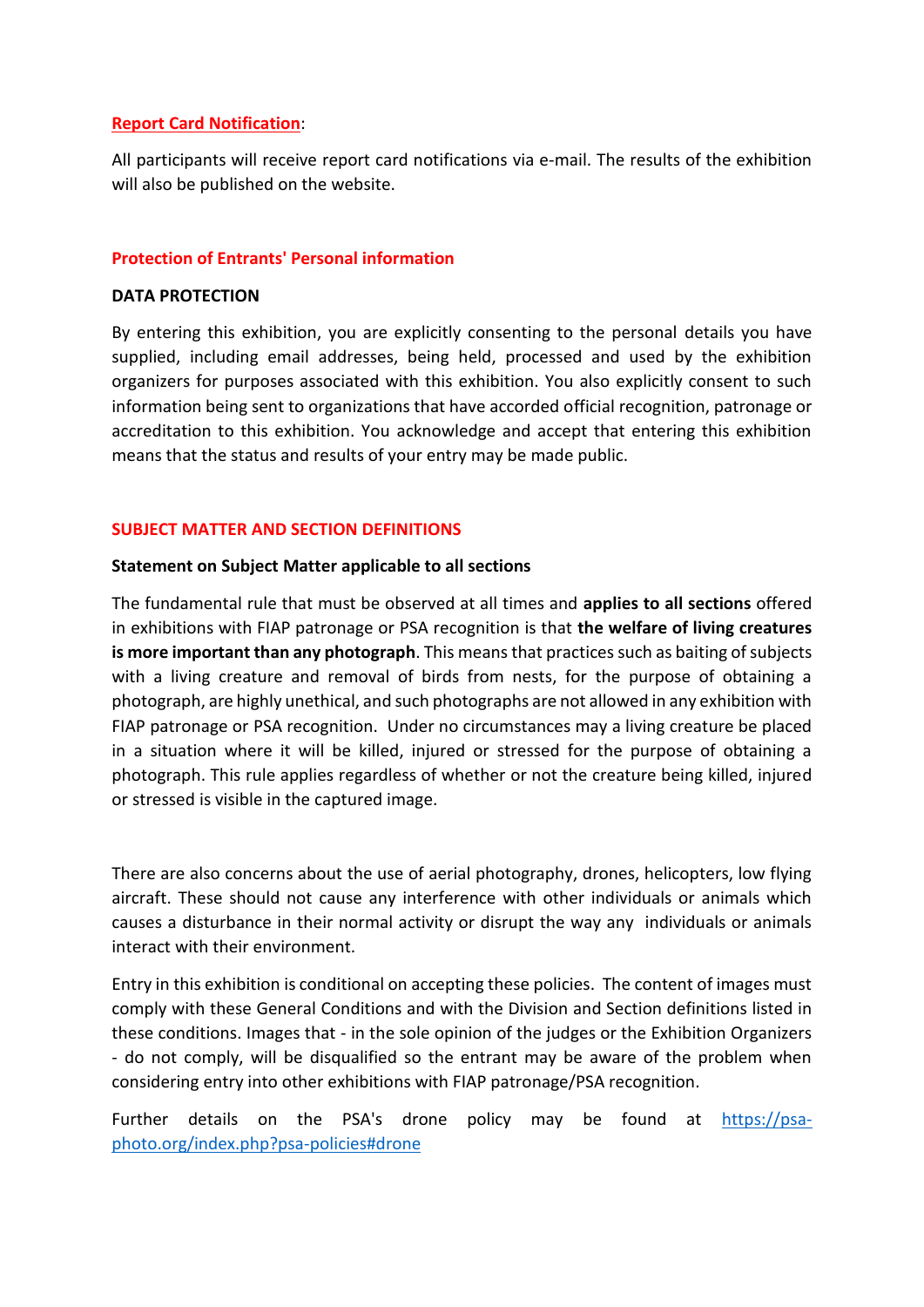#### **DEFINITIONS**

#### **PSA Monochrome Definition**

An image is considered to be Monochrome only if it gives the impression of having no color (i.e. contains only shades of grey which can include pure black and pure white) OR it gives the impression of being a greyscale image that has been toned in one color across the entire image. (For example by Sepia, red, gold, etc.) A greyscale or multi-colored image modified or giving the impression of having been modified by partial toning, multi-toning or by the inclusion of spot coloring does not meet the definition of monochrome and shall be classified as a Color Work.

**Greyscale Monochrome** images may be entered for Nature, Photojournalism and Photo Travel but toned images are not permitted for these sections.

#### **Monochrome images may not be entered in PIDC section**

#### **PSA/FIAP Nature Definition**

Nature photography records all branches of natural history except anthropology and archaeology. This includes all aspects of the physical world, both animate and inanimate, that have not been made or modified by humans.

Nature images must convey the truth of the scene that was photographed. A well-informed person should be able to identify the subject of the image and be satisfied that it has been presented honestly and that no unethical practices have been used to control the subject or capture the image. Images that directly or indirectly show any human activity that threatens the life or welfare of a living organism are not allowed.

The most important part of a Nature image is the nature story it tells. High technical standards are expected and the image must look natural. Adding a vignette or blurring the background during processing is not allowed.

Objects created by humans, and evidence of human activity, are allowed in Nature images only when they are a necessary part of the Nature story.

Photographs of human-created hybrid plants, cultivated plants, feral animals, domesticated animals, human-created hybrid animals and mounted or preserved zoological specimens are not allowed.

Images taken with subjects under controlled conditions, such as zoos, are allowed.

Controlling live subjects by chilling, anaesthetic or any other method of restricting natural movement for the purpose of a photograph is not allowed.

No modification that changes the truth of a Nature image is allowed. Images may be cropped but no other technique that removes, adds or moves any part of the image is allowed.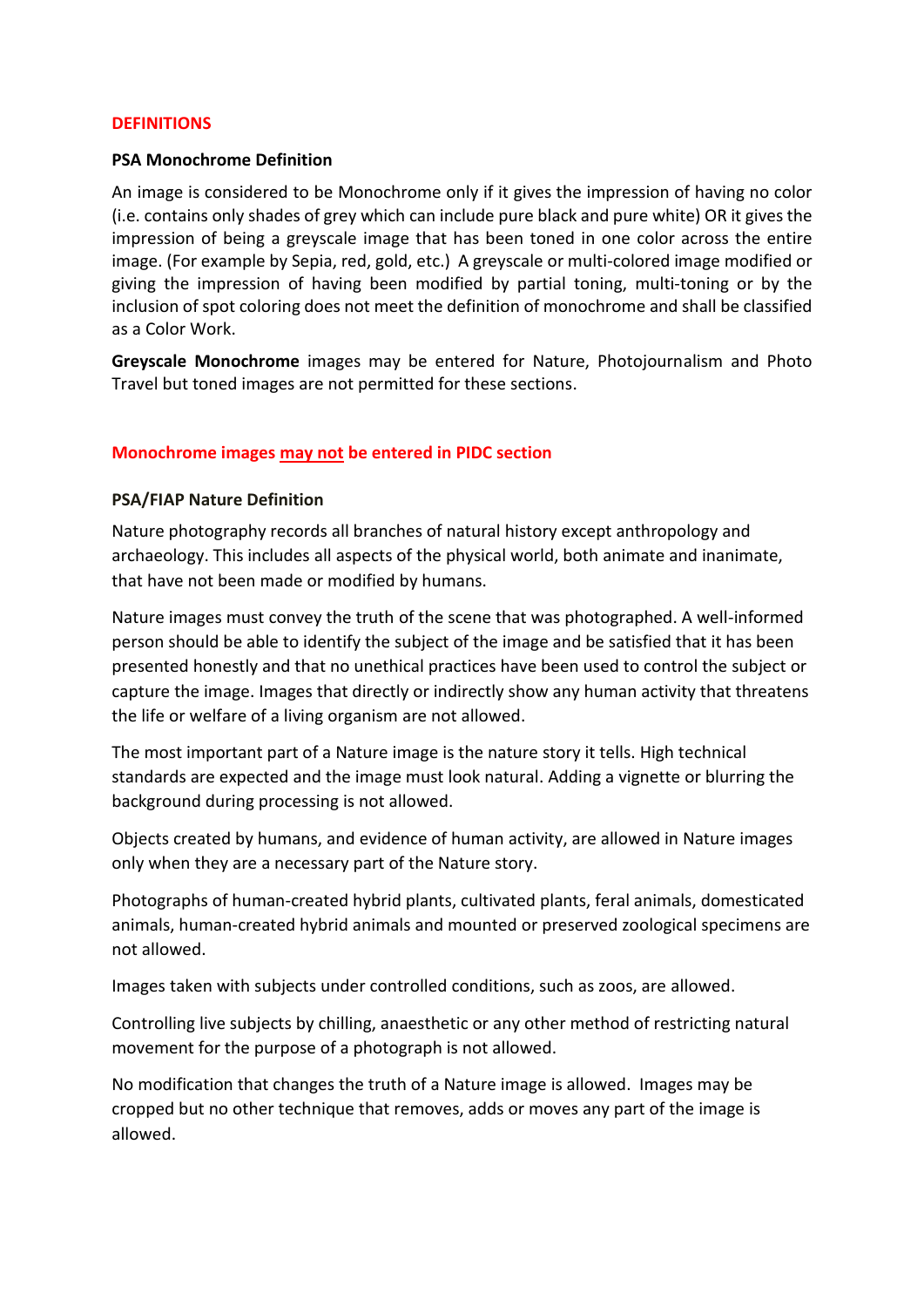Techniques that remove elements added by the camera, such as dust spots, digital noise and lens flare are allowed.

Complete conversion of colour images to greyscale monochrome is allowed. Partial conversion, toning and infrared captures or conversions are not allowed.

Images of the same subject that are combined in-camera or with software by focus stacking or exposure blending are allowed. Multiple images with overlapping fields of view that are taken consecutively and combined in-camera or with software (image stitching) are allowed.

*Attention is drawn to the PSA Statement on Subject Matter which applies to all sections*

## **Borders**

For the purpose of this exhibition any border added to a Nature digital file must be a single border of white or grey, no greater than 3 -5 pixels in width.

## **PSA Photo Travel Definition**

A Photo Travel image expresses the characteristic features or culture of a land as they are found naturally. There are no geographical limitations. Images from events or activities arranged specifically for photography, or of subjects directed or hired for photography are not permitted**.** Close up pictures of people or objects must include features that provide information about the location.

Techniques that add, relocate, replace or remove any element of the original image, except by cropping, are not permitted. The only allowable adjustments are removal of dust or digital noise, restoration of the appearance of the original scene, and complete conversion to greyscale monochrome. Other derivations, including infrared, are not permitted. All images must look natural.

*Attention is drawn to the PSA Statement on Subject Matter which applies to all sections*

#### **Vignettes and Borders**

For the purpose of this exhibition vignettes are not allowed in Photo Travel Digital images.

Any border added must be a single border of white or grey, no greater than 3 -5 pixels in width.

#### **PSA RULES**

#### **Breaches of Rules**

If, at any time, it is determined in the reasonable discretion of the exhibition organizer or the judges before, during, or after the judging of an exhibition that an entrant has submitted entries where one or more images may fail to comply with these Conditions of Entry, including